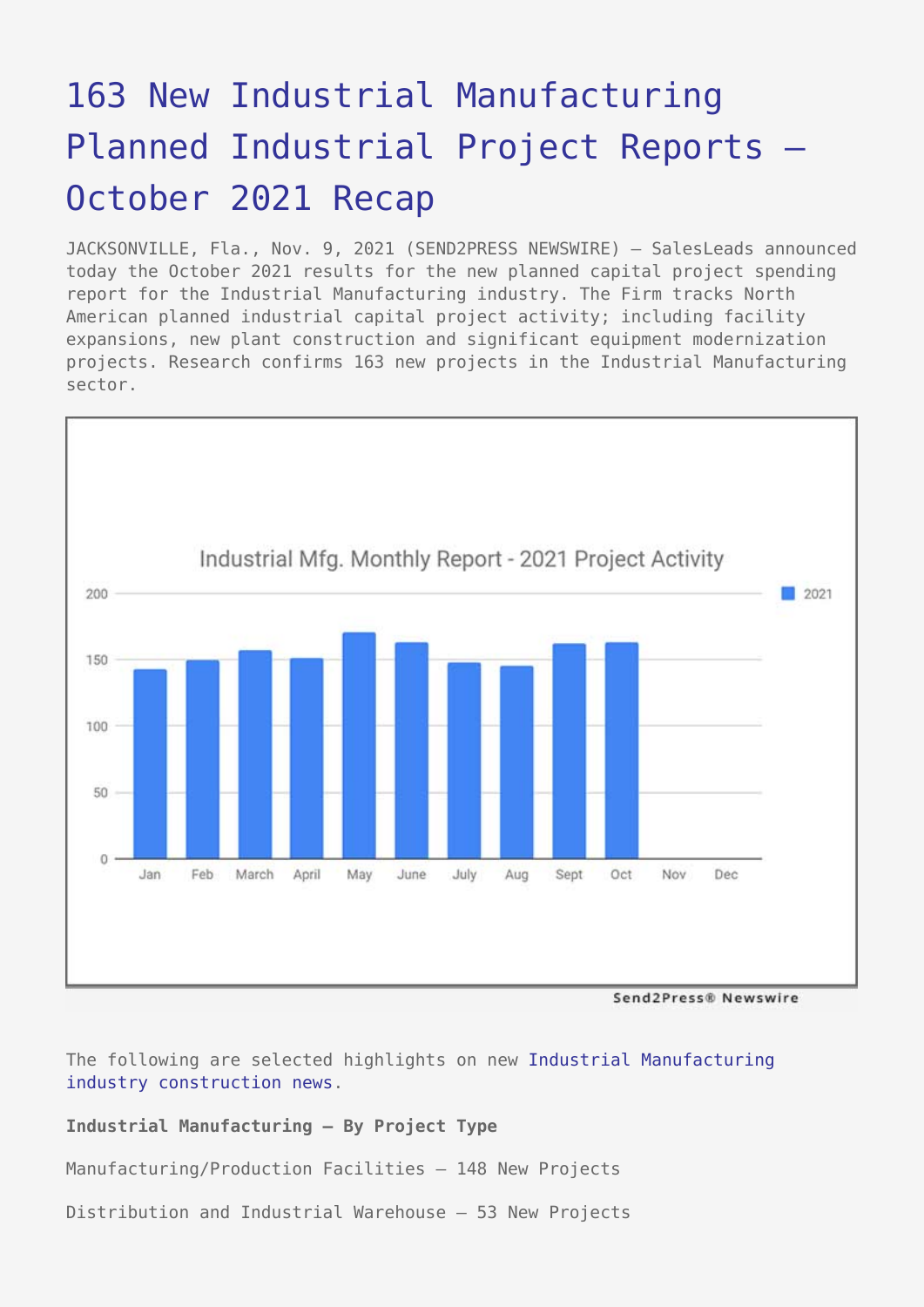# **Industrial Manufacturing – By Project Scope/Activity**

- New Construction 41 New Projects
- Expansion 61 New Projects

Renovations/Equipment Upgrades – 72 New Projects

Plant Closings – 13 New Projects

## **Industrial Manufacturing – By Project Location (Top 10 States)**

- Ontario 10
- Indiana 10
- Texas  $-9$
- Ohio  $-8$
- Michigan 8
- North Carolina 8
- Pennsylvania 7
- New York 7
- South Carolina 6
- Illinois 6

### **LARGEST PLANNED PROJECT**

During the month of October, our research team identified 17 new Industrial Manufacturing facility construction projects with an estimated value of \$100 million or more.

The largest project is owned by Ford Motor Company, who is planning to invest \$5.8 billion for the construction of two EV automotive and battery manufacturing facilities in GLENDALE, KY. They are currently seeking approval for the project. Completion is slated for 2025 and 2026.

# **TOP 10 TRACKED INDUSTRIAL MANUFACTURING PROJECTS**

#### **ONTARIO:**

Automotive mfr. is planning to invest \$1.5 billion for the renovation and equipment upgrades on their manufacturing facility in WINDSOR, ON. They are currently seeking approval for the project.

#### **KENTUCKY:**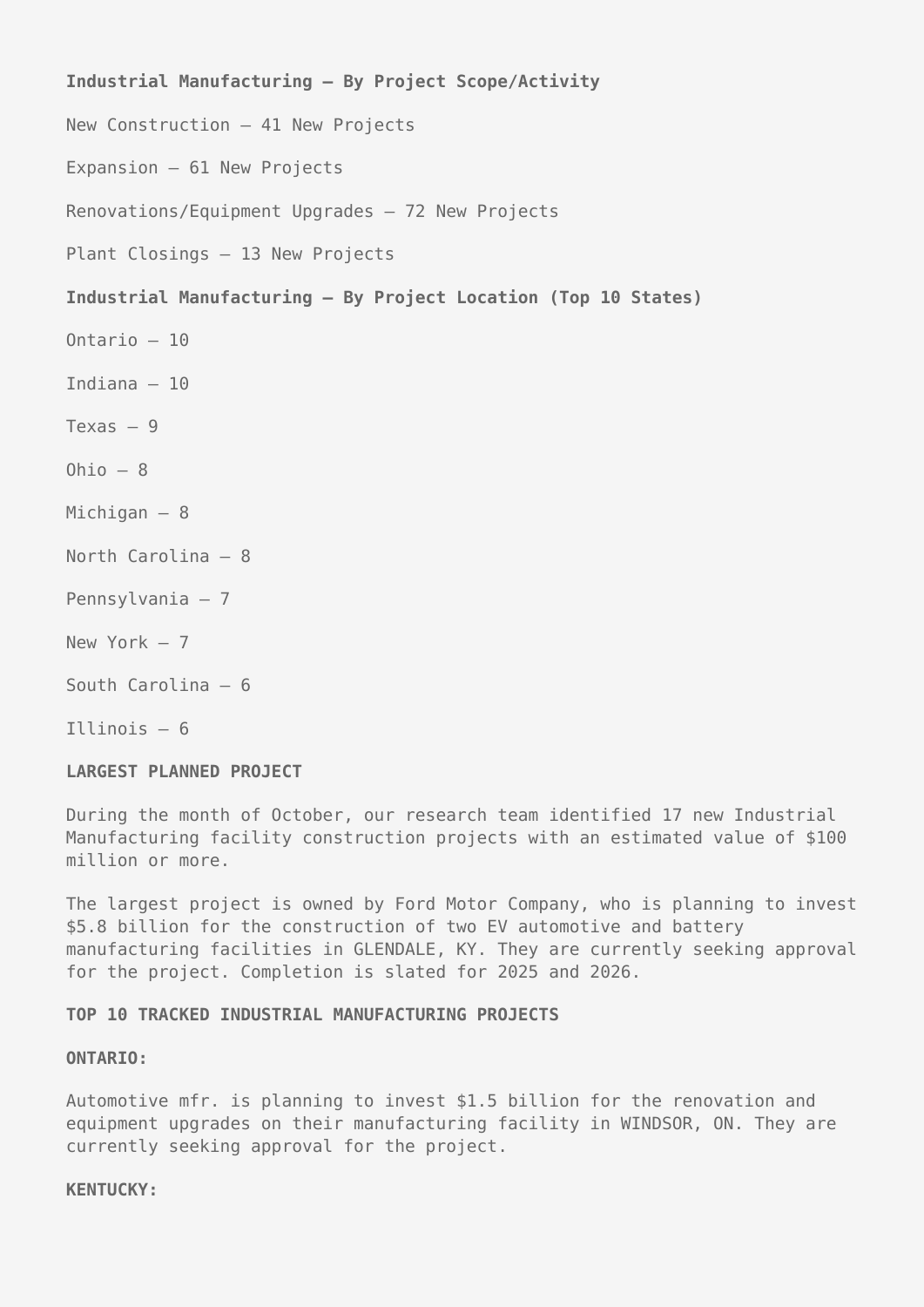Home appliance mfr. is planning to invest \$450 million for the expansion, renovation, and equipment upgrades on their manufacturing facility in LOUISVILLE, KY. They have recently received approval for the project.

#### **FLORIDA:**

Satellite mfr. is planning to invest \$300 million for the construction of a 660,000 sf manufacturing facility in CAPE CANAVERAL, FL. Construction is expected to start in Summer 2022.

#### **INDIANA:**

Automotive mfr. is planning to invest \$230 million for the renovation and equipment upgrades on their three manufacturing facilities in KOKOMO, IN. They have recently received approval for the project.

#### **TEXAS:**

Metal products mfr. and distributor is planning to invest \$200 million for an expansion of their manufacturing facility in NASH, TX. They are currently seeking approval for the project.

## **NEW YORK:**

Aluminum products mfr. is planning to invest \$130 million for an expansion and equipment upgrades on their manufacturing facility in OSWEGO, NY. Construction is expected to start in Spring 2022, with completion slated for 2024.

#### **TENNESSEE:**

Automotive mfr. is planning for the renovation and equipment upgrades on their manufacturing facility at 983 Nissan Dr. in SMYRNA, TN. They are currently seeking approval for the project.

#### **OHIO:**

Clinical research firm is considering investing \$100 million for the construction of a 40,000 sf manufacturing facility and currently seeking a site in the CINCINNATI, OH area.

# **NORTH CAROLINA:**

Flooring products mfr. is planning to invest \$87 million for an expansion of their manufacturing facility in THOMASVILLE, NC. They have recently received approval for the project.

## **MISSOURI:**

Medical device mfr. is planning to invest \$83 million for a 58,000 sf expansion and equipment upgrades on their processing facility in ST. LOUIS, MO. Completion is slated for Fall 2023.